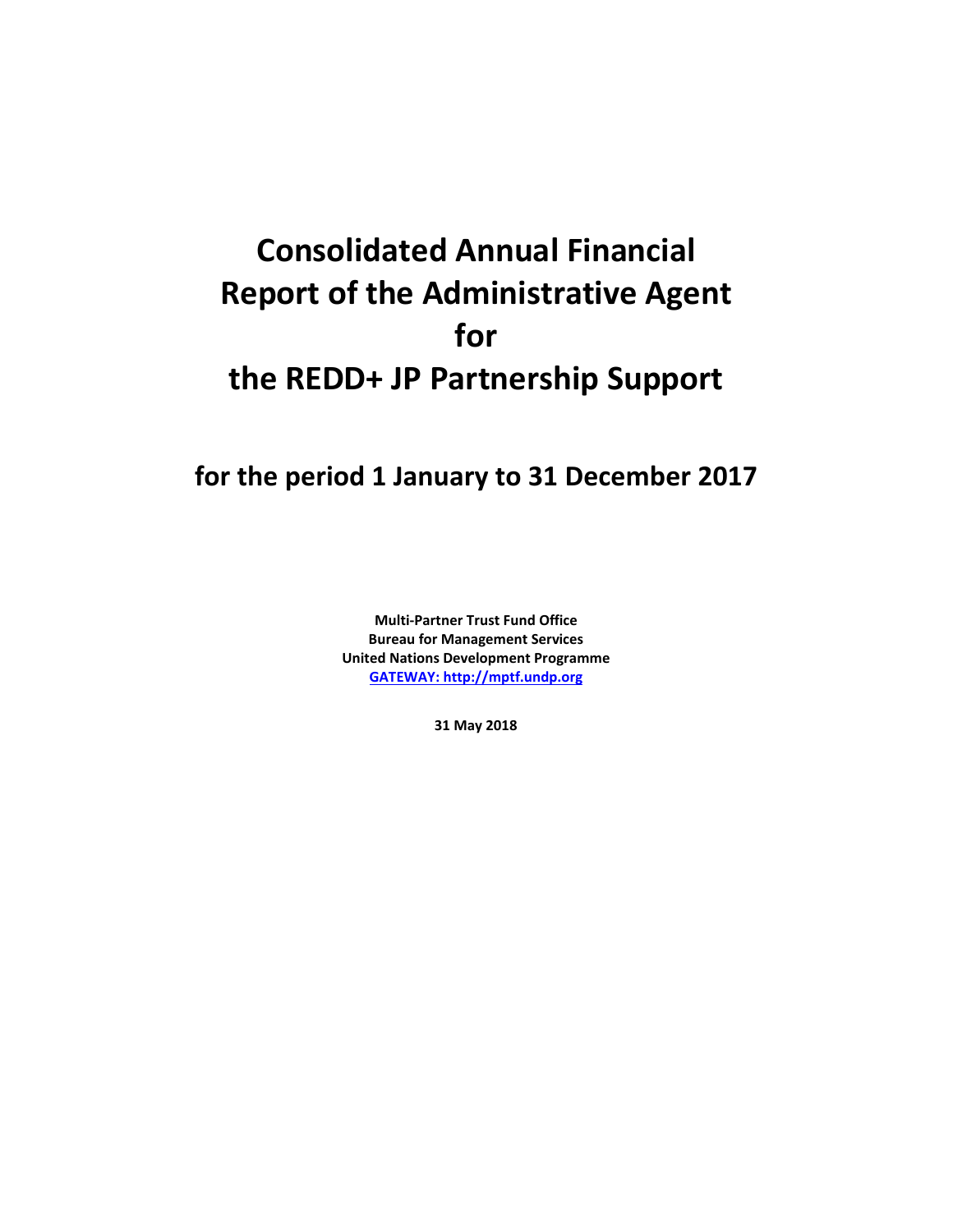#### REDD+ JP PARTNERSHIP SUPPORT CONSOLIDATED ANNUAL FINANCIAL REPORT **2017**

# **PARTICIPATING ORGANIZATIONS CONTRIBUTORS**



Food and Agriculture Organizat



UNDP(MDTF/PUNO only).





United Nations Environment Pro





CANADA, Government of



FINLAND, Government of



JAPAN, Government of



NORWAY, Government of



SWEDEN, Government of



SWITZERLAND, Government of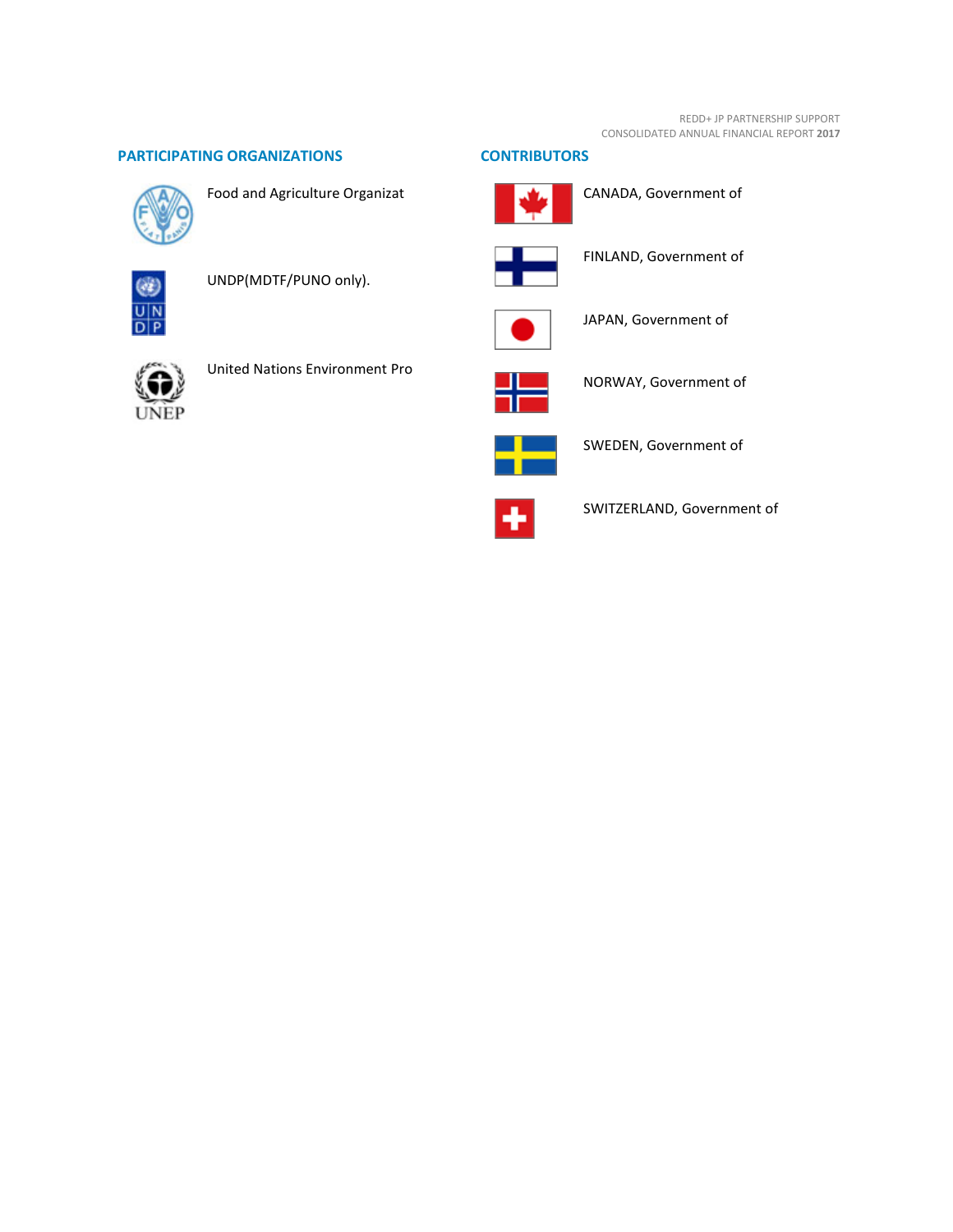Amount approved by the Steering Committee for a project/programme.

#### **Approved Project/Programme**

A project/programme including budget, etc., that is approved by the Steering Committee for fund allocation purposes.

#### **Contributor Commitment**

Amount(s) committed by a donor to a Fund in a signed Standard Administrative Arrangement with the UNDP Multi-Partner Trust Fund Office (MPTF Office), in its capacity as the Administrative Agent. A commitment may be paid or pending payment.

#### **Contributor Deposit**

Cash deposit received by the MPTF Office for the Fund from a contributor in accordance with a signed Standard Administrative Arrangement.

#### **Delivery Rate**

The percentage of funds that have been utilized, calculated by comparing expenditures reported by a Participating Organization against the 'net funded amount'.

## **Indirect Support Costs**

A general cost that cannot be directly related to any particular programme or activity of the Participating Organizations. UNDG policy establishes a fixed indirect cost rate of 7% of programmable costs.

#### **Net Funded Amount**

Amount transferred to a Participating Organization less any refunds transferred back to the MPTF Office by a Participating Organization.

## **Participating Organization**

A UN Organization or other inter-governmental Organization that is an implementing partner in a Fund, as represented by signing a Memorandum of Understanding (MOU) with the MPTF Office for a particular Fund.

#### **Project Expenditure**

The sum of expenses and/or expenditure reported by all Participating Organizations for a Fund irrespective of which basis of accounting each Participating Organization follows for donor reporting.

## **Project Financial Closure**

A project or programme is considered financially closed when all financial obligations of an operationally completed project or programme have been settled, and no further financial charges may be incurred.

## **Project Operational Closure**

A project or programme is considered operationally closed when all programmatic activities for which Participating Organization(s) received funding have been completed.

## **Project Start Date**

Date of transfer of first instalment from the MPTF Office to the Participating Organization.

#### **Total Approved Budget**

This represents the cumulative amount of allocations approved by the Steering Committee.

## **US Dollar Amount**

The financial data in the report is recorded in US Dollars and due to rounding off of numbers, the totals may not add up.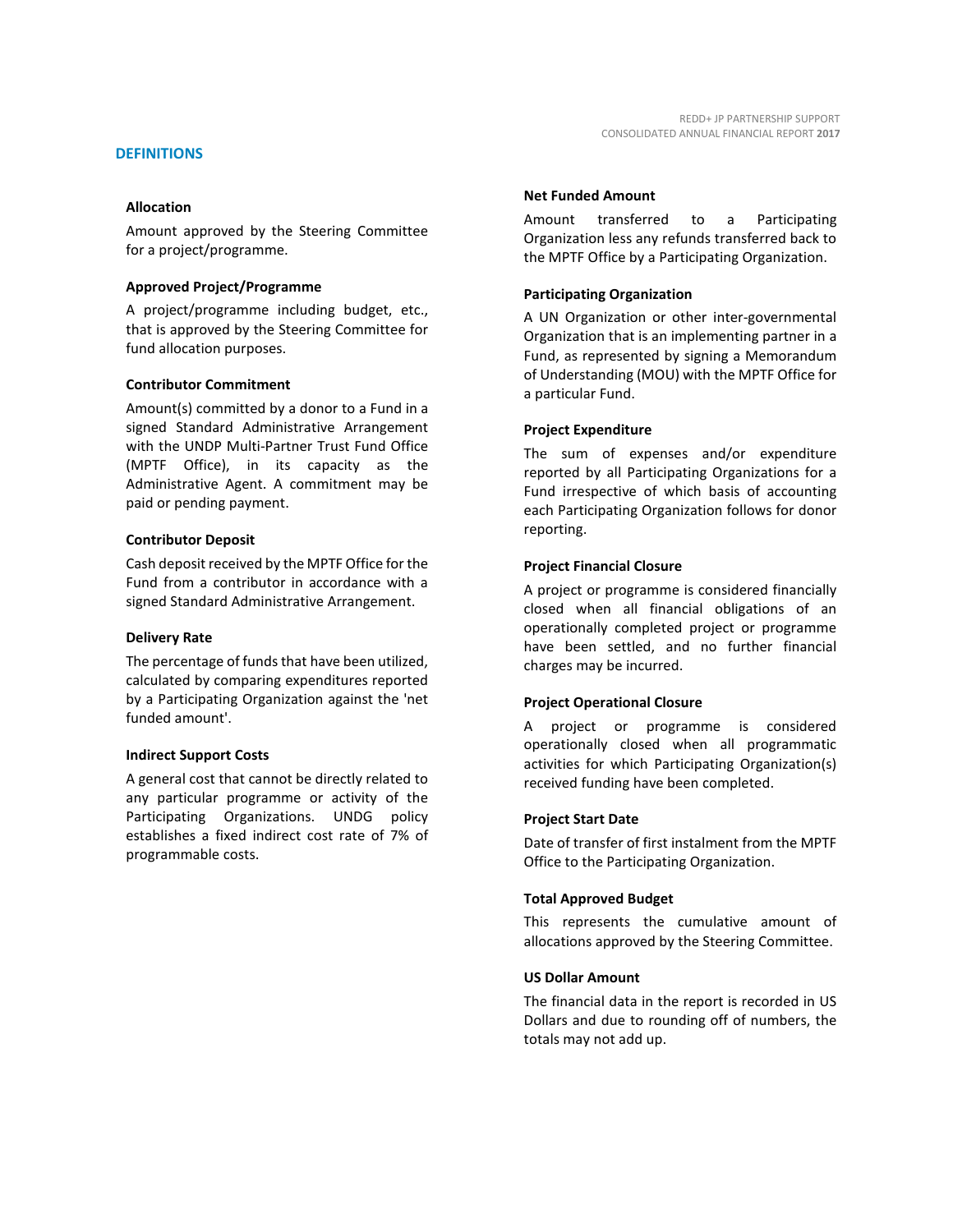#### REDD+ JP PARTNERSHIP SUPPORT CONSOLIDATED ANNUAL FINANCIAL REPORT **2017**

**TABLE OF CONTENTS**\* Page numbers may vary based on a fund data, please adjust accordingly...

| Introduction 1 1 |  |
|------------------|--|
|                  |  |
|                  |  |
|                  |  |
|                  |  |
|                  |  |
|                  |  |
|                  |  |
|                  |  |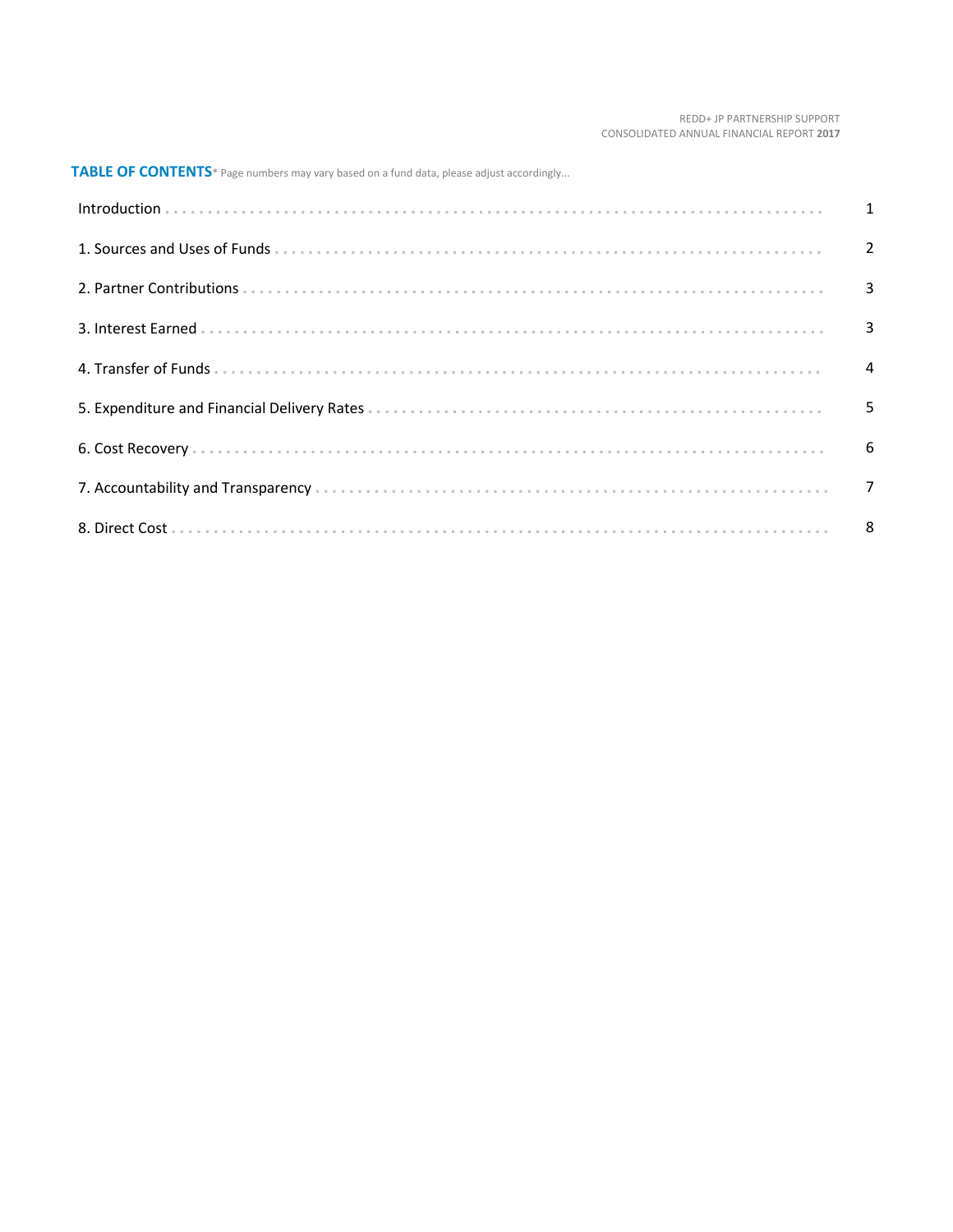#### **INTRODUCTION**

This Consolidated Annual Financial Report of the **REDD+ JP Partnership Support** is prepared by the United Nations Development Programme (UNDP) Multi-Partner Trust Fund Office (MPTF Office) in fulfillment of its obligations as Administrative Agent, as per the terms of Reference (TOR), the Memorandum of Understanding (MOU) signed between the UNDP MPTF Office and the Participating Organizations, and the Standard Administrative Arrangement (SAA) signed with contributors.

The MPTF Office, as Administrative Agent, is responsible for concluding an MOU with Participating Organizations and SAAs with contributors. It receives, administers and

manages contributions, and disburses these funds to the Participating Organizations. The Administrative Agent prepares and submits annual consolidated financial reports, as well as regular financial statements, for transmission to contributors.

This consolidated financial report covers the period 1 January to 31 December **2017** and provides financial data on progress made in the implementation of projects of the **REDD+ JP Partnership Support Fund**. It is posted on the MPTF Office GATEWAY [\(http://mptf.undp.org/factsheet/fund/CCJ00\)](http://mptf.undp.org/factsheet/fund/CCJ00).

The financial data in the report is recorded in US Dollars and due to rounding off of numbers, the totals may not add up.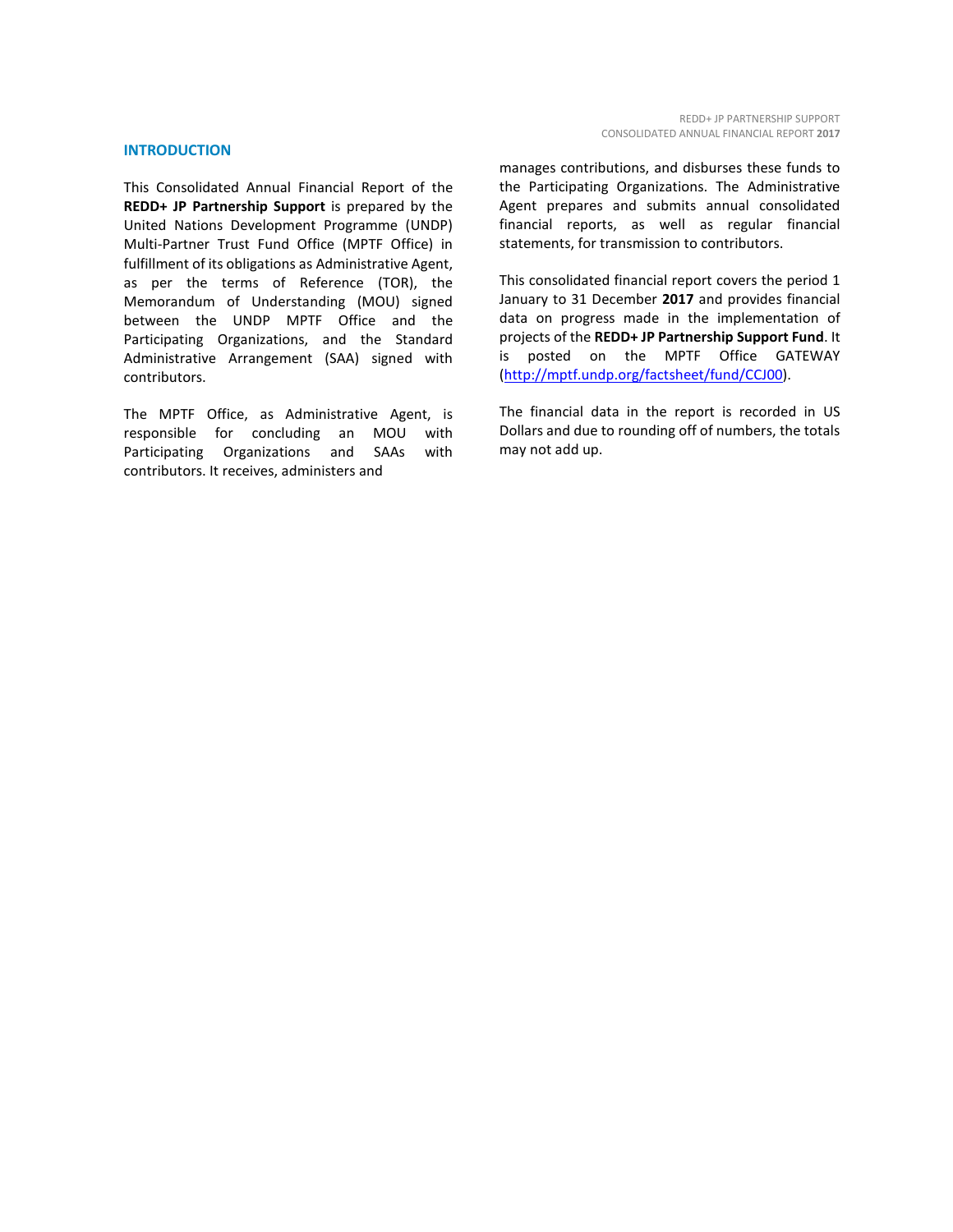#### **2017 FINANCIAL PERFORMANCE**

This chapter presents financial data and analysis of the **REDD+ JP Partnership Support** using the passthrough funding modality as of 31 December **2017**. Financial information for this Fund is also available on the MPTF Office GATEWAY, at the following address:

[http://mptf.undp.org/factsheet/fund/CCJ00.](http://mptf.undp.org/factsheet/fund/CCJ00)

# **1. SOURCES AND USES OF FUNDS**

As of 31 December **2017**, 6 contributors deposited US\$ **1,726,540** in contributions and US\$ **5,830** was earned in interest. Refunds to contributors were US\$ **(7,082)**

The cumulative source of funds was US\$ **1,725,288** (see respectively, Tables 2 and 3)

Of this amount, US\$ **1,705,105** has been net funded to **3** Participating Organizations, of which US\$ **1,705,105** has been reported as expenditure. The Administrative Agent fee has been charged at the approved rate of 1% on deposits and amounts to US\$ **17,265**. Table 1 provides an overview of the overall sources, uses, and balance of the **REDD+ JP Partnership Support** as of 31 December 2017.

#### **Table 1. Financial Overview, as of 31 December 2017 (in US Dollars)**

|                                                                 | Annual 2016 | Annual 2017    | <b>Cumulative</b> |
|-----------------------------------------------------------------|-------------|----------------|-------------------|
| <b>Sources of Funds</b>                                         |             |                |                   |
| Contributions from donors                                       |             | $\overline{a}$ | 1,726,540         |
| Fund Earned Interest and Investment Income                      | 64          |                | 4,537             |
| Interest Income received from Participating Organizations       | 335         |                | 1,294             |
| Refunds by Administrative Agent to Contributors                 |             | (7,082)        | (7,082)           |
| Fund balance transferred to another MDTF                        |             |                |                   |
| Other Income                                                    |             |                |                   |
| <b>Total: Sources of Funds</b>                                  | 399         | (7,082)        | 1,725,288         |
| <b>Use of Funds</b>                                             |             |                |                   |
| Transfers to Participating Organizations                        |             | $\overline{a}$ | 1,792,337         |
| Refunds received from Participating Organizations               | (1,507)     |                | (87, 232)         |
| <b>Net Funded Amount</b>                                        | (1, 507)    | $\overline{a}$ | 1,705,105         |
| <b>Administrative Agent Fees</b>                                |             |                | 17,265            |
| Direct Costs: (Steering Committee, Secretariatetc.)             |             |                |                   |
| <b>Bank Charges</b>                                             | $\Omega$    |                | 45                |
| <b>Other Expenditures</b>                                       |             |                |                   |
| <b>Total: Uses of Funds</b>                                     | (1,506)     |                | 1,722,415         |
| Change in Fund cash balance with Administrative Agent           | 1,905       | (7,082)        | 2,873             |
| Opening Fund balance (1 January)                                | 8,050       | 9,955          |                   |
| <b>Closing Fund balance (31 December)</b>                       | 9,955       | 2,873          | 2,873             |
| Net Funded Amount (Includes Direct Cost)                        | (1,507)     |                | 1,705,105         |
| Participating Organizations' Expenditure (Includes Direct Cost) | (1, 323)    |                | 1,705,105         |
| <b>Balance of Funds with Participating Organizations</b>        |             |                |                   |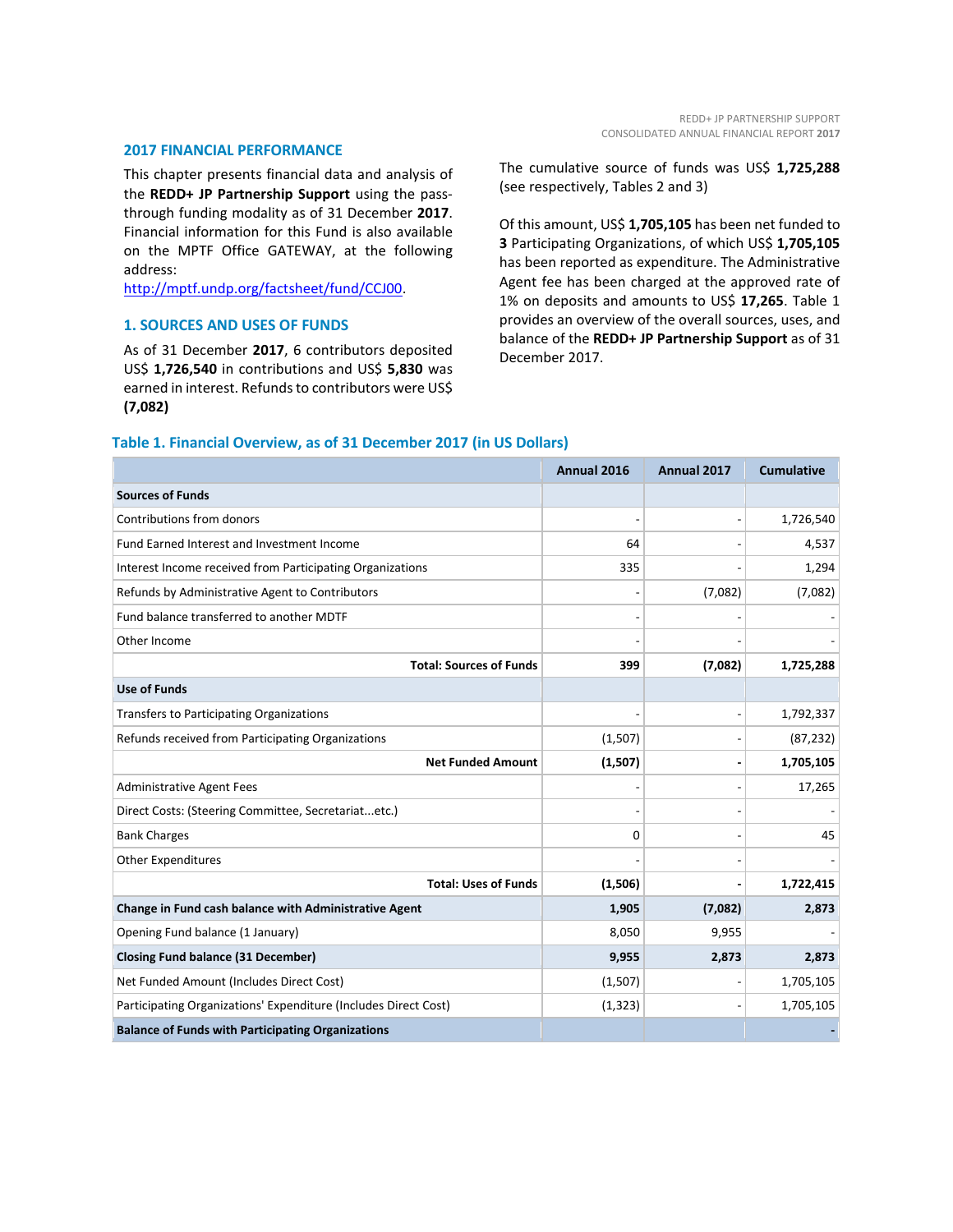# **2. PARTNER CONTRIBUTIONS**

Table 2 provides information on cumulative contributions received from all contributors to this Fund as of 31 December **2017**.

The **REDD+ JP Partnership Support** is currently being financed by **6** contributors, as listed in the table below.

The table below includes commitments made up to 31<br>December 2017 through signed Standard 2017 through signed Standard Administrative Agreements, and deposits made through **2017**. It does not include commitments that were made to the fund beyond **2017**.

# **Table 2. Contributors' Commitments and Deposits, as of 31 December 2017 (in US Dollars)**

| <b>Contributors</b>        | <b>Total Commitments</b> | <b>Prior Years</b><br>as of 31-Dec-2016 Deposits | <b>Current Year</b><br>Jan-Dec-2017 Deposits | <b>Total Deposits</b> |
|----------------------------|--------------------------|--------------------------------------------------|----------------------------------------------|-----------------------|
| CANADA, Government of      | 42,629                   | 42,629                                           |                                              | 42,629                |
| FINLAND, Government of     | 267,600                  | 267,600                                          |                                              | 267,600               |
| JAPAN, Government of       | 200,000                  | 200,000                                          |                                              | 200,000               |
| NORWAY, Government of      | 811,400                  | 811.400                                          |                                              | 811,400               |
| SWEDEN, Government of      | 188,067                  | 188,067                                          |                                              | 188,067               |
| SWITZERLAND, Government of | 216.844                  | 216.844                                          |                                              | 216,844               |
| <b>Grand Total</b>         | 1,726,540                | 1,726,540                                        |                                              | 1,726,540             |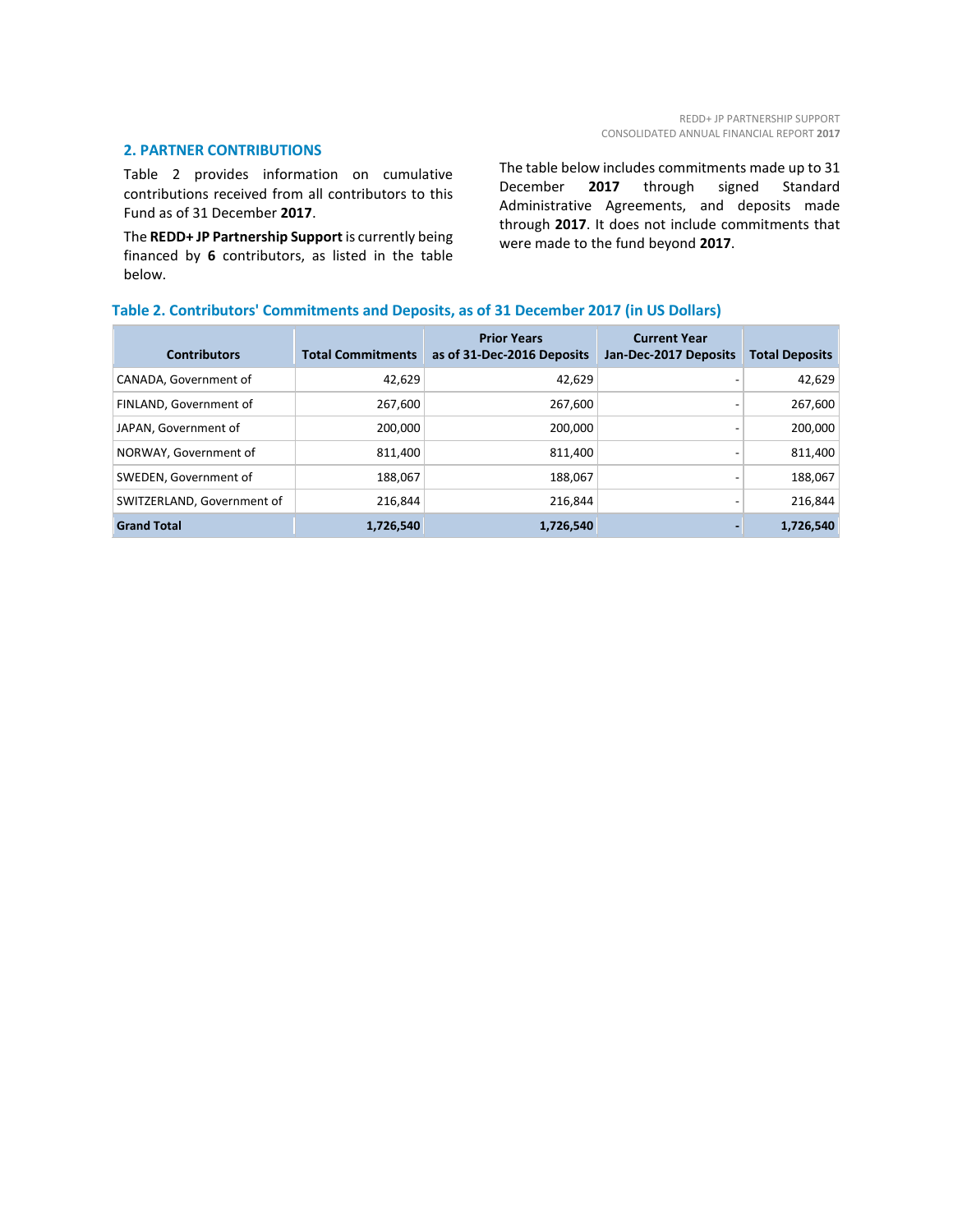#### **3. INTEREST EARNED**

Interest income is earned in two ways: 1) on the balance of funds held by the Administrative Agent (Fund earned interest), and 2) on the balance of funds held by the Participating Organizations (Agency earned interest) where their Financial Regulations and Rules allow return of interest to the AA.

As of 31 December **2017**, Fund earned interest amounts to US\$ **4,537**.

Interest received from Participating Organizations amounts to US\$ **1,294**, bringing the cumulative interest received to US\$ **5,830**.

Details are provided in the table below.

# **Table 3. Sources of Interest and Investment Income, as of 31 December 2017 (in US Dollars)**

| <b>Interest Earned</b>                     | <b>Prior Years</b><br>as of 31-Dec-2016 | <b>Current Year</b><br><b>Jan-Dec-2017</b> | Total |
|--------------------------------------------|-----------------------------------------|--------------------------------------------|-------|
| <b>Administrative Agent</b>                |                                         |                                            |       |
| Fund Earned Interest and Investment Income | 4,537                                   |                                            | 4,537 |
| <b>Total: Fund Earned Interest</b>         | 4,537                                   |                                            | 4,537 |
| <b>Participating Organization</b>          |                                         |                                            |       |
| <b>FAO</b>                                 | 335                                     |                                            | 335   |
| <b>UNDP</b>                                | 959                                     |                                            | 959   |
| <b>Total: Agency earned interest</b>       | 1,294                                   |                                            | 1,294 |
| <b>Grand Total</b>                         | 5,830                                   |                                            | 5,830 |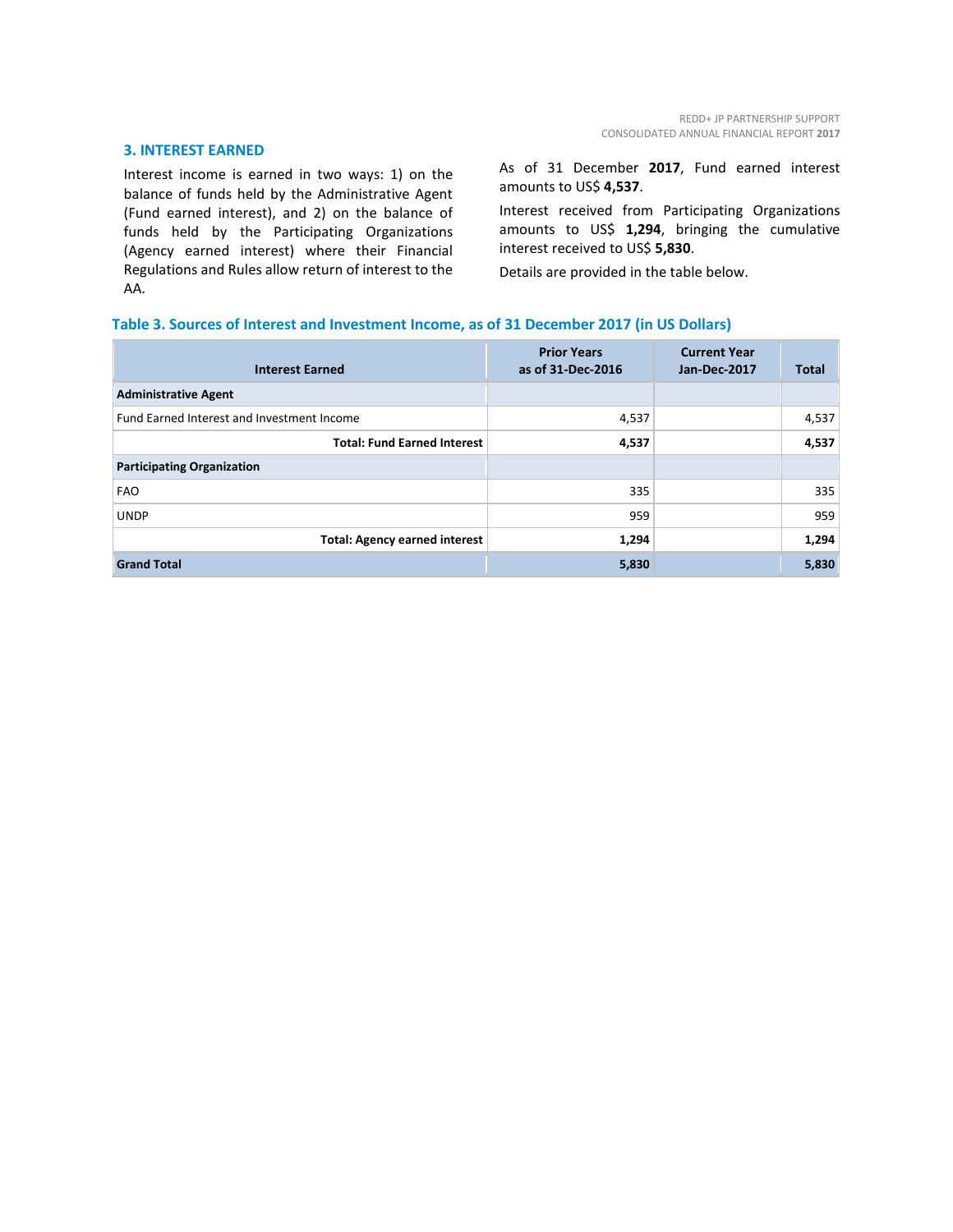# **4. TRANSFER OF FUNDS**

Allocations to Participating Organizations are approved by the Steering Committee and disbursed by the Administrative Agent. As of 31 December **2017**, the AA has transferred US\$ **1,792,337** to **3** Participating Organizations (see list below).

# **4.1 TRANSFER BY PARTICIPATING ORGANIZATION**

Table 4 provides additional information on the refunds received by the MPTF Office, and the net funded amount for each of the Participating Organizations.

# **Table 4. Transfer, Refund, and Net Funded Amount by Participating Organization, as of 31 December 2017 (in US Dollars)**

| Participating<br>Organization | Prior Years as of 31-Dec-2016 |                |                   | <b>Current Year Jan-Dec-2017</b> |                |                   | Total            |                |                   |
|-------------------------------|-------------------------------|----------------|-------------------|----------------------------------|----------------|-------------------|------------------|----------------|-------------------|
|                               | <b>Transfers</b>              | <b>Refunds</b> | <b>Net Funded</b> | <b>Transfers</b>                 | <b>Refunds</b> | <b>Net Funded</b> | <b>Transfers</b> | <b>Refunds</b> | <b>Net Funded</b> |
| <b>FAO</b>                    | 1,078,244                     | (1,507)        | 1,076,737         |                                  |                |                   | 1,078,244        | (1,507)        | 1,076,737         |
| <b>UNDP</b>                   | 137,250                       | (85, 725)      | 51,525            |                                  |                |                   | 137,250          | (85, 725)      | 51,525            |
| <b>UNEP</b>                   | 576.843                       |                | 576,843           |                                  |                |                   | 576.843          |                | 576,843           |
| <b>Grand Total</b>            | 1,792,337                     | (87, 232)      | 1,705,105         |                                  |                |                   | 1,792,337        | (87, 232)      | 1,705,105         |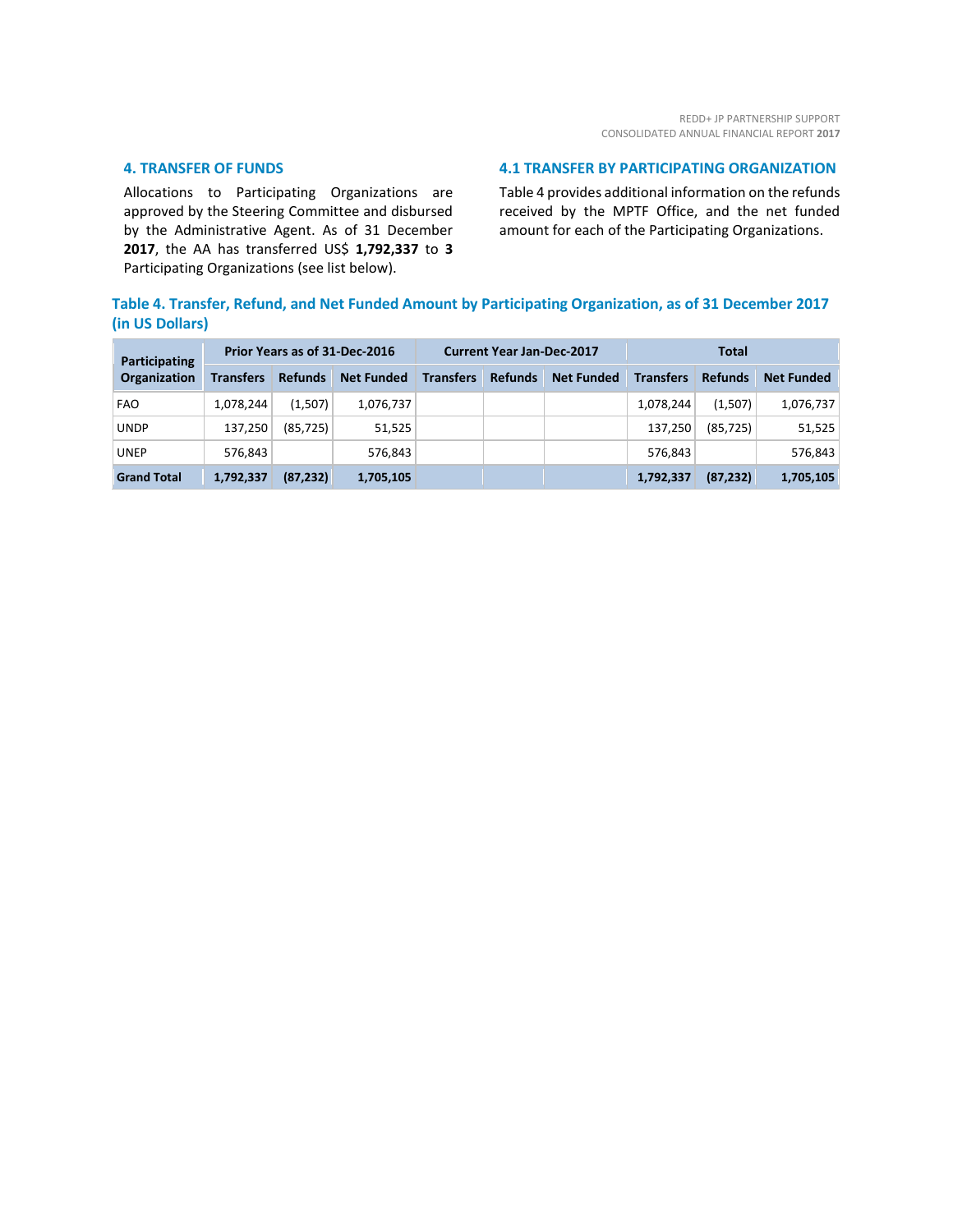# **5. EXPENDITURE AND FINANCIAL DELIVERY RATES**

All final expenditures reported for the year **2017** were submitted by the Headquarters of the Participating Organizations. These were consolidated by the MPTF Office.

Project expenditures are incurred and monitored by each Participating Organization, and are reported as per the agreed upon categories for inter-agency harmonized reporting. The reported expenditures were submitted via the MPTF Office's online expenditure reporting tool. The **2017** expenditure data has been posted on the MPTF Office GATEWAY at [http://mptf.undp.org/factsheet/fund/CCJ00.](http://mptf.undp.org/factsheet/fund/CCJ00)

REDD+ JP PARTNERSHIP SUPPORT CONSOLIDATED ANNUAL FINANCIAL REPORT **2017**

# **5.1 EXPENDITURE REPORTED BY PARTICIPATING ORGANIZATION**

In **2017**, US\$ was net funded to Participating Organizations, and US\$ was reported in expenditure.

As shown in table below, the cumulative net funded amount is US\$ **1,705,105** and cumulative expenditures reported by the Participating Organizations amount to US\$ **1,705,105**. This equates to an overall Fund expenditure delivery rate of **100** percent.

The agencies with the three highest delivery rates are: FAO (100%), UNDP (100%) and UNEP (100%)

# **Table 5.1 Net Funded Amount, Reported Expenditure, and Financial Delivery by Participating Organization, as of 31 December 2017 (in US Dollars)**

|                               |                           |                             | <b>Expenditure</b>                      |                                     |                   |                           |
|-------------------------------|---------------------------|-----------------------------|-----------------------------------------|-------------------------------------|-------------------|---------------------------|
| Participating<br>Organization | Approved<br><b>Amount</b> | <b>Net Funded</b><br>Amount | <b>Prior Years</b><br>as of 31-Dec-2016 | <b>Current Year</b><br>Jan-Dec-2017 | <b>Cumulative</b> | <b>Delivery Rate</b><br>% |
| <b>FAO</b>                    | 1,078,245                 | 1,076,737                   | 1,076,737                               |                                     | 1,076,737         | 100.00                    |
| <b>UNDP</b>                   | 137,250                   | 51,525                      | 51,525                                  |                                     | 51,525            | 100.00                    |
| <b>UNEP</b>                   | 576,843                   | 576,843                     | 576,843                                 |                                     | 576.843           | 100.00                    |
| <b>Grand Total</b>            | 1,792,338                 | 1,705,105                   | 1,705,105                               |                                     | 1,705,105         | 100.00                    |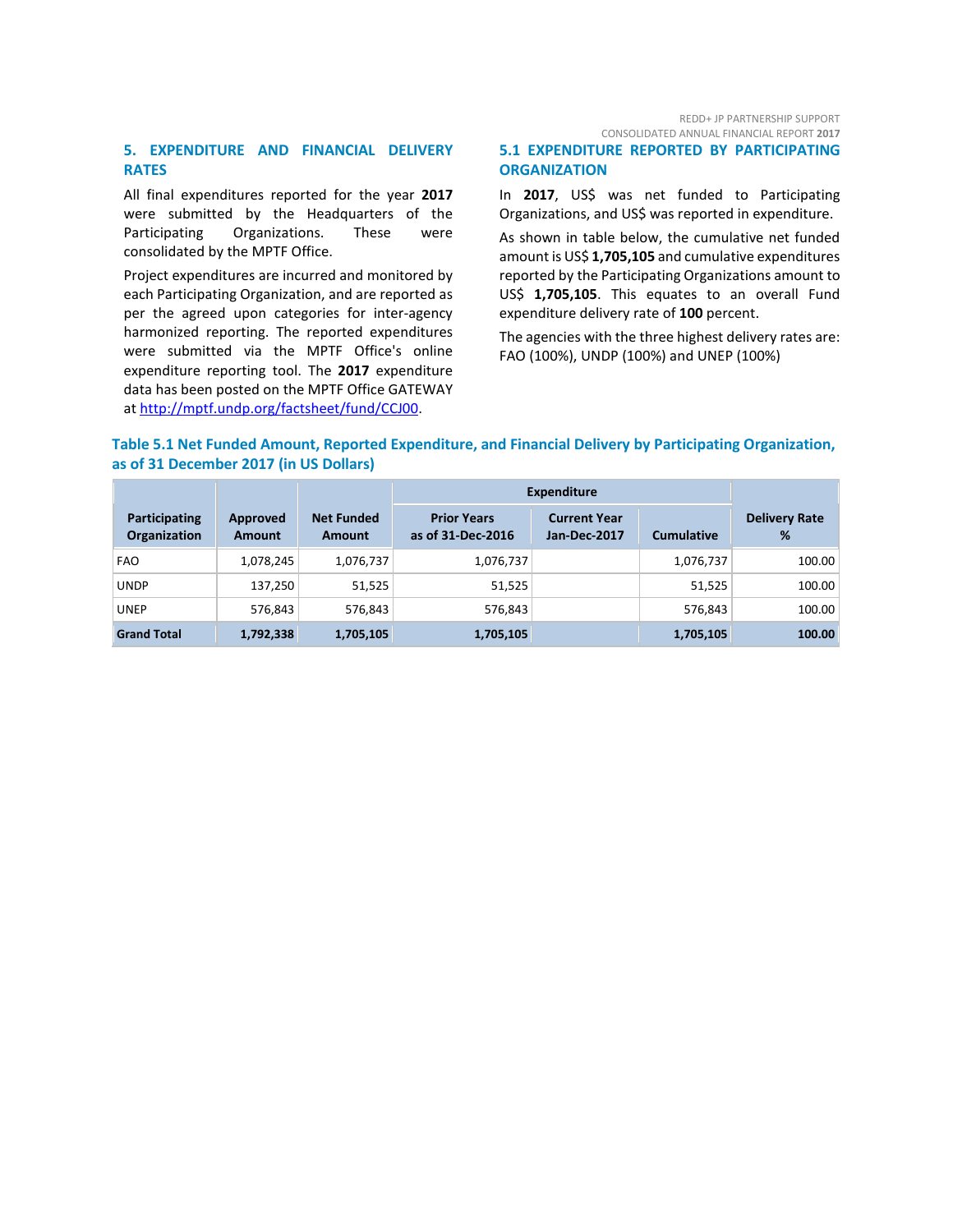## **5.2 EXPENDITURE REPORTED BY CATEGORY**

Project expenditures are incurred and monitored by each Participating Organization and are reported as per the agreed categories for inter-agency harmonized reporting. In 2006 the UN Development Group (UNDG) established six categories against which UN entities must report inter-agency project expenditures. Effective 1 January 2012, the UN Chief Executive Board (CEB) modified these categories as a result of IPSAS adoption to comprise eight categories. All expenditure incurred prior to 1 January 2012 have been reported in the old categories; post 1 January 2012 all expenditure are reported in the new eight categories. See table below.

## **2012 CEB Expense Categories**

- 1. Staff and personnel costs
- 2. Supplies, commodities and materials
- 3. Equipment, vehicles, furniture and depreciation
- 4. Contractual services
- 5. Travel
- 6. Transfers and grants
- 7. General operating expenses
- 8. Indirect costs

\_\_\_\_\_\_\_\_\_\_\_\_\_\_\_\_\_\_\_\_\_\_

#### **2006 UNDG Expense Categories**

- 1. Supplies, commodities, equipment & transport
- 2. Personnel
- 3. Training counterparts
- 4. Contracts
- 5. Other direct costs
- 6. Indirect costs

### **Table 5.2 Expenditure by UNDG Budget Category, as of 31 December 2017 (in US Dollars)**

|                                                      | <b>Expenditure</b>                      |                                     |              |                                                     |
|------------------------------------------------------|-----------------------------------------|-------------------------------------|--------------|-----------------------------------------------------|
| Category                                             | <b>Prior Years</b><br>as of 31-Dec-2016 | <b>Current Year</b><br>Jan-Dec-2017 | <b>Total</b> | <b>Percentage of Total</b><br><b>Programme Cost</b> |
| Supplies, Commodities, Equipment and Transport (Old) | 4,025                                   | $\qquad \qquad$                     | 4,025        | 0.25                                                |
| Personnel (Old)                                      | 359,404                                 | $\qquad \qquad \blacksquare$        | 359,404      | 22.55                                               |
| Training of Counterparts(Old)                        | 39,591                                  | $\overline{a}$                      | 39,591       | 2.48                                                |
| Contracts (Old)                                      | 273,500                                 | $\overline{a}$                      | 273,500      | 17.16                                               |
| Other direct costs (Old)                             | 11,487                                  | $\overline{a}$                      | 11,487       | 0.72                                                |
| Staff & Personnel Cost (New)                         | 814,215                                 | $\overline{a}$                      | 814,215      | 51.09                                               |
| Suppl, Comm, Materials (New)                         | 501                                     | $\qquad \qquad$                     | 501          | 0.03                                                |
| Equip, Veh, Furn, Depn (New)                         | 528                                     | $\overline{\phantom{0}}$            | 528          | 0.03                                                |
| Contractual Services (New)                           | 4,800                                   | $\qquad \qquad \blacksquare$        | 4,800        | 0.30                                                |
| Travel (New)                                         | 64,234                                  | $\overline{a}$                      | 64,234       | 4.03                                                |
| Transfers and Grants (New)                           |                                         | $\overline{a}$                      |              |                                                     |
| <b>General Operating (New)</b>                       | 21,271                                  | $\overline{a}$                      | 21,271       | 1.33                                                |
| <b>Programme Costs Total</b>                         | 1,593,556                               | $\overline{a}$                      | 1,593,556    | 100.00                                              |
| <sup>1</sup> Indirect Support Costs Total            | 111,549                                 | $\overline{\phantom{a}}$            | 111,549      | 7.00                                                |
| <b>Total</b>                                         | 1,705,105                               | ٠                                   | 1,705,105    |                                                     |

**<sup>1</sup> Indirect Support Costs** charged by Participating Organization, based on their financial regulations, can be deducted upfront or at a later stage during implementation. The percentage may therefore appear to exceed the 7% agreed-upon for on-going projects. Once projects are financially closed, this number is not to exceed 7%.